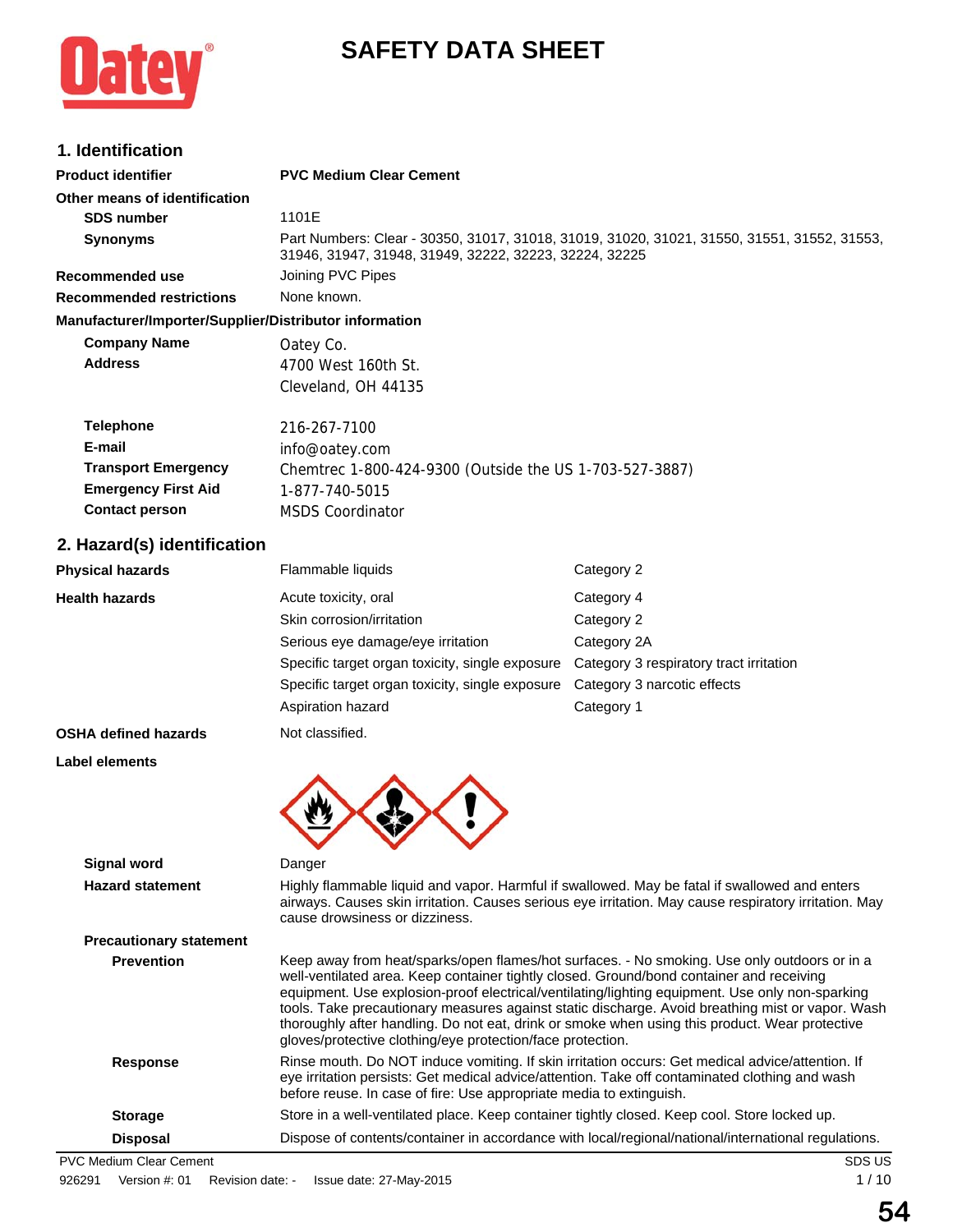Frequent or prolonged contact may defat and dry the skin, leading to discomfort and dermatitis. May form explosive peroxides. Contains a chemical classified by the US EPA as a suspected possible carcinogen.

#### **Supplemental information**

Not applicable.

## **3. Composition/information on ingredients**

**Mixtures**

| <b>Chemical name</b> | <b>CAS number</b> | %         |
|----------------------|-------------------|-----------|
| Furan, Tetrahydro-   | 109-99-9          | $30 - 50$ |
| Acetone              | 67-64-1           | $10 - 25$ |
| Methyl ethyl ketone  | 78-93-3           | $10 - 25$ |
| Polyvinyl chloride   | 9002-86-2         | $12 - 20$ |
| Cyclohexanone        | 108-94-1          | $10 - 20$ |
| <b>Fumed Silica</b>  | 112945-52-5       | $1 - 5$   |

\*Designates that a specific chemical identity and/or percentage of composition has been withheld as a trade secret.

## **4. First-aid measures**

| <b>Inhalation</b>                                                            | Remove victim to fresh air and keep at rest in a position comfortable for breathing. Call a POISON<br>CENTER or doctor/physician if you feel unwell.                                                                                                                                                                                                                                |  |
|------------------------------------------------------------------------------|-------------------------------------------------------------------------------------------------------------------------------------------------------------------------------------------------------------------------------------------------------------------------------------------------------------------------------------------------------------------------------------|--|
| <b>Skin contact</b>                                                          | Take off immediately all contaminated clothing. Wash with plenty of soap and water. If skin<br>irritation occurs: Get medical advice/attention. Take off contaminated clothing and wash before<br>reuse.                                                                                                                                                                            |  |
| Eye contact                                                                  | Immediately flush eyes with plenty of water for at least 15 minutes. Remove contact lenses, if<br>present and easy to do. Continue rinsing. If eye irritation persists: Get medical advice/attention.                                                                                                                                                                               |  |
| Ingestion                                                                    | Call a physician or poison control center immediately. Do not induce vomiting. If vomiting occurs,<br>keep head low so that stomach content doesn't get into the lungs. Aspiration may cause<br>pulmonary edema and pneumonitis.                                                                                                                                                    |  |
| <b>Most important</b><br>symptoms/effects, acute and<br>delayed              | Symptoms may include stinging, tearing, redness, swelling, and blurred vision. Skin irritation.<br>Vapors have a narcotic effect and may cause headache, fatigue, dizziness and nausea. May<br>cause redness and pain.                                                                                                                                                              |  |
| Indication of immediate<br>medical attention and special<br>treatment needed | Provide general supportive measures and treat symptomatically. Thermal burns: Flush with water<br>immediately. While flushing, remove clothes which do not adhere to affected area. Call an<br>ambulance. Continue flushing during transport to hospital. In case of shortness of breath, give<br>oxygen. Keep victim warm. Keep victim under observation. Symptoms may be delayed. |  |
| <b>General information</b>                                                   | Take off all contaminated clothing immediately. IF exposed or concerned: Get medical<br>advice/attention. Ensure that medical personnel are aware of the material(s) involved, and take<br>precautions to protect themselves. Wash contaminated clothing before reuse.                                                                                                              |  |
| 5. Fire-fighting measures                                                    |                                                                                                                                                                                                                                                                                                                                                                                     |  |
| Suitable extinguishing media                                                 | Alcohol resistant foam. Water fog. Dry chemical powder. Carbon dioxide (CO2).                                                                                                                                                                                                                                                                                                       |  |
| Unsuitable extinguishing<br>media                                            | Do not use water jet as an extinguisher, as this will spread the fire.                                                                                                                                                                                                                                                                                                              |  |
| Specific hazards arising from<br>the chemical                                | Vapors may form explosive mixtures with air. Vapors may travel considerable distance to a source<br>of ignition and flash back. During fire, gases hazardous to health may be formed.                                                                                                                                                                                               |  |
| Special protective equipment<br>and precautions for firefighters             | Self-contained breathing apparatus and full protective clothing must be worn in case of fire.                                                                                                                                                                                                                                                                                       |  |
| <b>Fire fighting</b><br>equipment/instructions                               | In case of fire and/or explosion do not breathe fumes. Move containers from fire area if you can do<br>so without risk.                                                                                                                                                                                                                                                             |  |
| <b>Specific methods</b>                                                      | Use standard firefighting procedures and consider the hazards of other involved materials.                                                                                                                                                                                                                                                                                          |  |
| <b>General fire hazards</b>                                                  | Highly flammable liquid and vapor. This product contains tetrahydrofuran that may form explosive<br>organic peroxide when exposed to air or light or with age.                                                                                                                                                                                                                      |  |
|                                                                              |                                                                                                                                                                                                                                                                                                                                                                                     |  |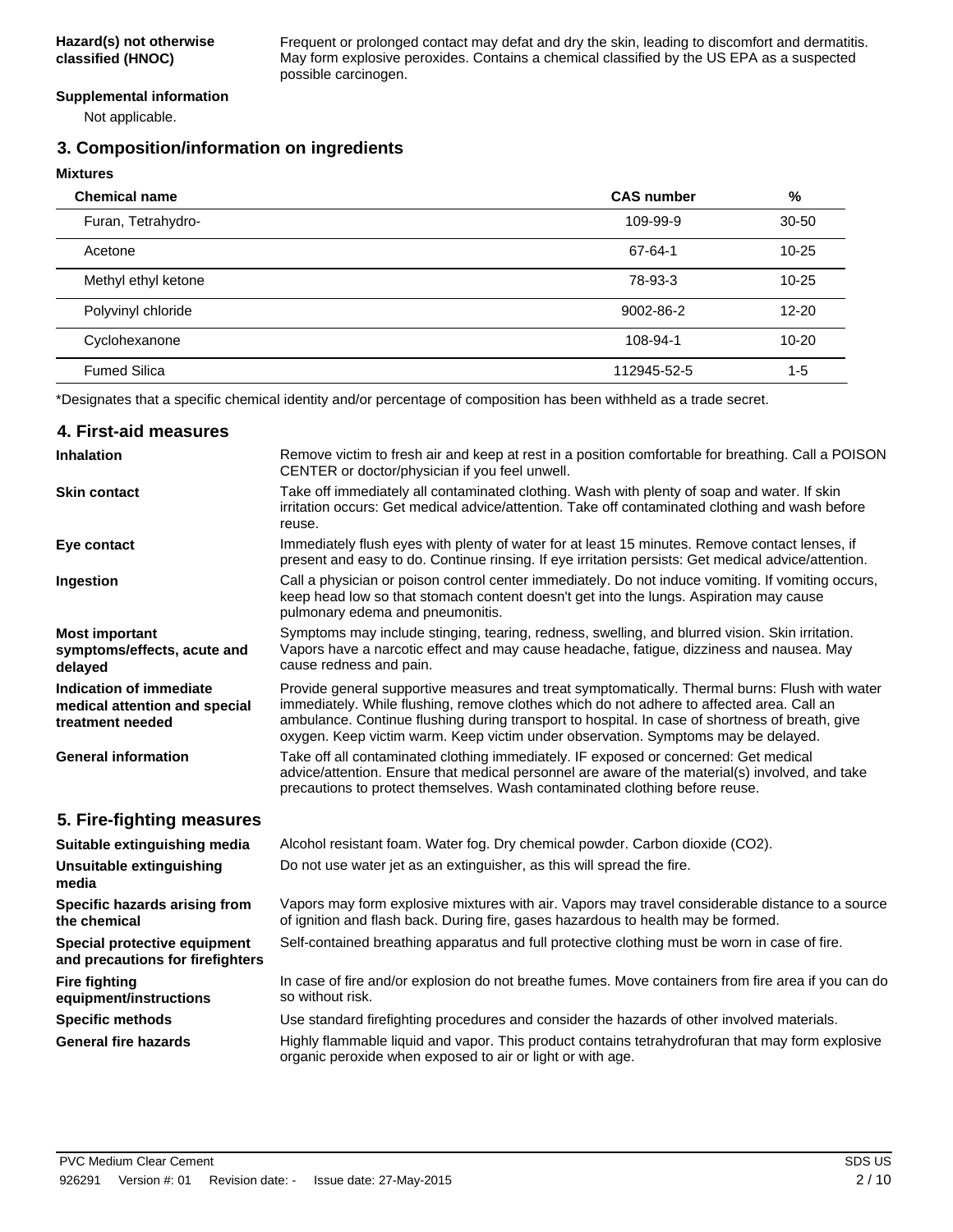## **6. Accidental release measures**

| <b>Personal precautions,</b><br>protective equipment and<br>emergency procedures | Keep unnecessary personnel away. Keep people away from and upwind of spill/leak. Keep out of<br>low areas. Eliminate all ignition sources (no smoking, flares, sparks, or flames in immediate area).<br>Wear appropriate protective equipment and clothing during clean-up. Avoid inhalation of vapors or<br>mists. Do not touch damaged containers or spilled material unless wearing appropriate protective<br>clothing. Ventilate closed spaces before entering them. Local authorities should be advised if<br>significant spillages cannot be contained. For personal protection, see section 8 of the SDS.                                                                                                                                      |
|----------------------------------------------------------------------------------|-------------------------------------------------------------------------------------------------------------------------------------------------------------------------------------------------------------------------------------------------------------------------------------------------------------------------------------------------------------------------------------------------------------------------------------------------------------------------------------------------------------------------------------------------------------------------------------------------------------------------------------------------------------------------------------------------------------------------------------------------------|
| <b>Methods and materials for</b><br>containment and cleaning up                  | Eliminate all ignition sources (no smoking, flares, sparks, or flames in immediate area). Take<br>precautionary measures against static discharge. Use only non-sparking tools. Keep combustibles<br>(wood, paper, oil, etc.) away from spilled material.                                                                                                                                                                                                                                                                                                                                                                                                                                                                                             |
|                                                                                  | Large Spills: Stop the flow of material, if this is without risk. Dike the spilled material, where this is<br>possible. Cover with plastic sheet to prevent spreading. Use a non-combustible material like<br>vermiculite, sand or earth to soak up the product and place into a container for later disposal. Use<br>water spray to reduce vapors or divert vapor cloud drift. Prevent entry into waterways, sewer,<br>basements or confined areas. Following product recovery, flush area with water.                                                                                                                                                                                                                                               |
|                                                                                  | Small Spills: Wipe up with absorbent material (e.g. cloth, fleece). Clean surface thoroughly to<br>remove residual contamination.                                                                                                                                                                                                                                                                                                                                                                                                                                                                                                                                                                                                                     |
|                                                                                  | Never return spills to original containers for re-use. For waste disposal, see section 13 of the SDS.                                                                                                                                                                                                                                                                                                                                                                                                                                                                                                                                                                                                                                                 |
| <b>Environmental precautions</b>                                                 | Avoid discharge into drains, water courses or onto the ground.                                                                                                                                                                                                                                                                                                                                                                                                                                                                                                                                                                                                                                                                                        |
| 7. Handling and storage                                                          |                                                                                                                                                                                                                                                                                                                                                                                                                                                                                                                                                                                                                                                                                                                                                       |
| <b>Precautions for safe handling</b>                                             | Vapors may form explosive mixtures with air. Do not handle, store or open near an open flame,<br>sources of heat or sources of ignition. Protect material from direct sunlight. Take precautionary<br>measures against static discharges. All equipment used when handling the product must be<br>grounded. Use non-sparking tools and explosion-proof equipment. Do not taste or swallow. Avoid<br>breathing mist or vapor. Avoid contact with skin. Avoid contact with eyes. Avoid prolonged<br>exposure. Avoid contact with clothing. Provide adequate ventilation. Wear appropriate personal<br>protective equipment. Observe good industrial hygiene practices. When using, do not eat, drink or<br>smoke. Wash hands thoroughly after handling. |
| Conditions for safe storage,<br>including any incompatibilities                  | Store locked up. Keep away from heat, sparks and open flame. Prevent electrostatic charge<br>build-up by using common bonding and grounding techniques. Store in original tightly closed<br>container. Store in a cool, dry place out of direct sunlight. Store in a well-ventilated place. Store<br>away from incompatible materials (see Section 10 of the SDS). Keep in an area equipped with<br>sprinklers.                                                                                                                                                                                                                                                                                                                                       |

# **8. Exposure controls/personal protection**

## **Occupational exposure limits**

**U.S. - OSHA**

| <b>Components</b>                                                  | <b>Type</b> | Value          | <b>Form</b>  |
|--------------------------------------------------------------------|-------------|----------------|--------------|
| Fumed Silica (CAS<br>112945-52-5)                                  | TWA         | $0.8$ mg/m $3$ | Unspecified. |
|                                                                    |             | 20 mppcf       | Unspecified. |
| US. OSHA Specifically Regulated Substances (29 CFR 1910.1001-1050) |             |                |              |
| <b>Components</b>                                                  | Type        | Value          |              |
| Polyvinyl chloride (CAS<br>$9002 - 86 - 2$                         | <b>STEL</b> | 5 ppm          |              |
|                                                                    | TWA         | 1 ppm          |              |
| US. OSHA Table Z-1 Limits for Air Contaminants (29 CFR 1910.1000)  |             |                |              |
| <b>Components</b>                                                  | <b>Type</b> | Value          | Form         |
| Acetone (CAS 67-64-1)                                              | PEL         | 2400 mg/m3     |              |
|                                                                    |             | 1000 ppm       |              |
| Cyclohexanone (CAS<br>$108 - 94 - 1$                               | <b>PEL</b>  | 200 mg/m3      |              |
|                                                                    |             | 50 ppm         |              |
| Furan, Tetrahydro- (CAS<br>109-99-9)                               | <b>PEL</b>  | 590 mg/m3      |              |
|                                                                    |             | $200$ ppm      |              |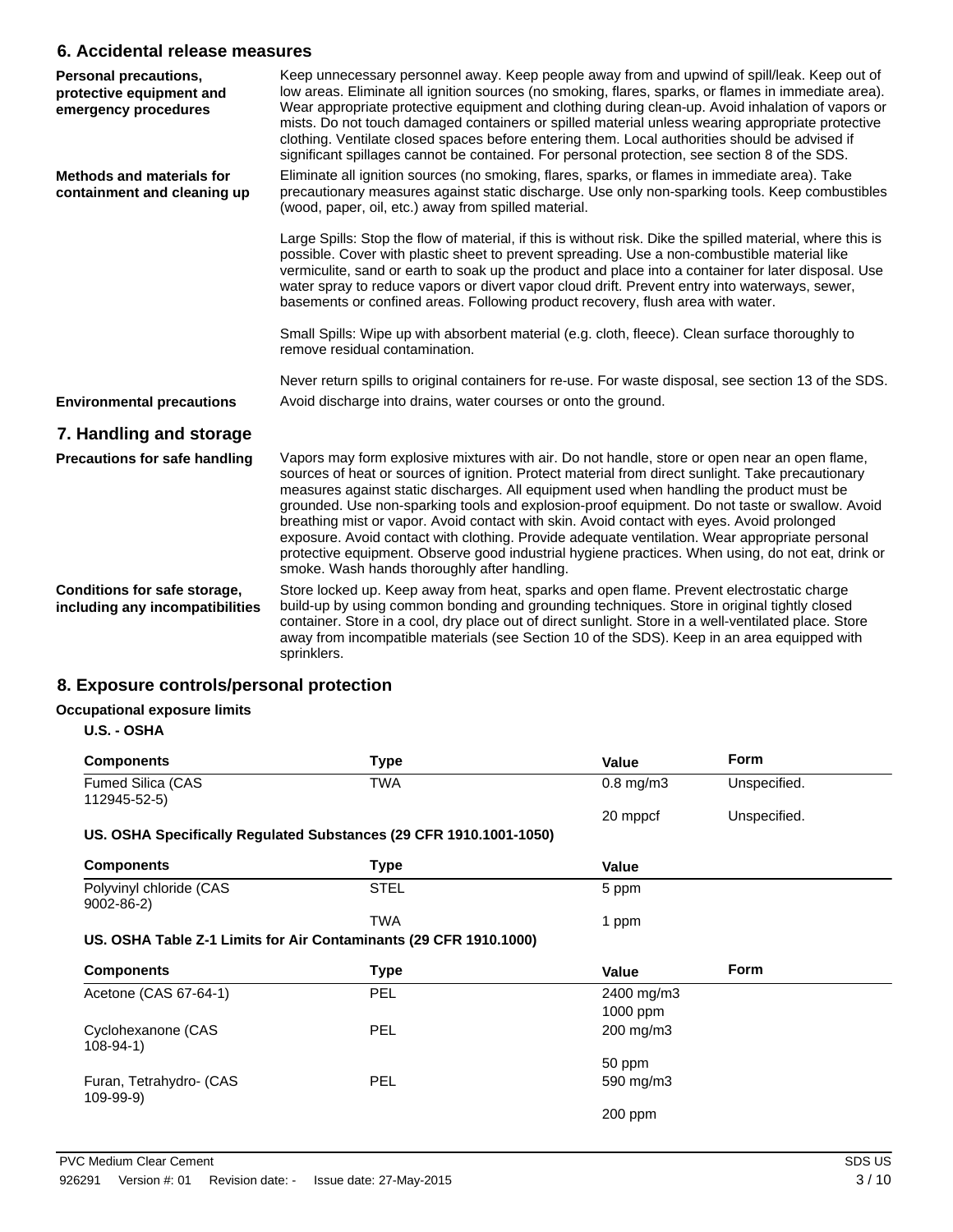### **US. OSHA Table Z-1 Limits for Air Contaminants (29 CFR 1910.1000)**

| <b>Components</b>                                           | <b>Type</b> | Value                | Form                 |
|-------------------------------------------------------------|-------------|----------------------|----------------------|
| Methyl ethyl ketone (CAS<br>78-93-3)                        | <b>PEL</b>  | 590 mg/m3            |                      |
|                                                             |             | 200 ppm              |                      |
| Polyvinyl chloride (CAS<br>$9002 - 86 - 2$                  | PEL         | 5 mg/m3              | Respirable fraction. |
| US. OSHA Table Z-3 (29 CFR 1910.1000)                       |             | 15 mg/m3             | Total dust.          |
| <b>Components</b>                                           | <b>Type</b> | Value                |                      |
| Fumed Silica (CAS                                           | <b>TWA</b>  | $0.8$ mg/m $3$       |                      |
| 112945-52-5)                                                |             | 20 mppcf             |                      |
| <b>US. ACGIH Threshold Limit Values</b>                     |             |                      |                      |
|                                                             |             |                      | Form                 |
| <b>Components</b>                                           | <b>Type</b> | Value                |                      |
| Acetone (CAS 67-64-1)                                       | <b>STEL</b> | 750 ppm              |                      |
|                                                             | <b>TWA</b>  | 500 ppm              |                      |
| Cyclohexanone (CAS<br>$108 - 94 - 1$                        | <b>STEL</b> | 50 ppm               |                      |
|                                                             | <b>TWA</b>  | 20 ppm               |                      |
| Furan, Tetrahydro- (CAS<br>109-99-9)                        | <b>STEL</b> | 100 ppm              |                      |
|                                                             | <b>TWA</b>  | 50 ppm               |                      |
| Methyl ethyl ketone (CAS<br>78-93-3)                        | <b>STEL</b> | 300 ppm              |                      |
|                                                             | <b>TWA</b>  | 200 ppm              |                      |
| Polyvinyl chloride (CAS<br>$9002 - 86 - 2$                  | <b>TWA</b>  | 1 $mg/m3$            | Respirable fraction. |
| U.S. - NIOSH                                                |             |                      |                      |
| <b>Components</b>                                           | <b>Type</b> | Value                | Form                 |
| Fumed Silica (CAS                                           | <b>REL</b>  | $6$ mg/m $3$         | Unspecified.         |
| 112945-52-5)<br>US. NIOSH: Pocket Guide to Chemical Hazards |             |                      |                      |
|                                                             |             |                      |                      |
| <b>Components</b>                                           | <b>Type</b> | Value                |                      |
| Acetone (CAS 67-64-1)                                       | <b>TWA</b>  | 590 mg/m3            |                      |
|                                                             |             | 250 ppm              |                      |
| Cyclohexanone (CAS<br>$108 - 94 - 1$                        | <b>TWA</b>  | 100 mg/m3            |                      |
|                                                             |             | 25 ppm               |                      |
| Fumed Silica (CAS<br>112945-52-5)                           | <b>TWA</b>  | $6$ mg/m $3$         |                      |
| Furan, Tetrahydro- (CAS<br>109-99-9)                        | <b>STEL</b> | 735 mg/m3            |                      |
|                                                             | <b>TWA</b>  | 250 ppm<br>590 mg/m3 |                      |
|                                                             |             | 200 ppm              |                      |
| Methyl ethyl ketone (CAS                                    | <b>STEL</b> | 885 mg/m3            |                      |
| 78-93-3)                                                    |             |                      |                      |
|                                                             |             | 300 ppm              |                      |
|                                                             | <b>TWA</b>  | 590 mg/m3            |                      |
|                                                             |             | 200 ppm              |                      |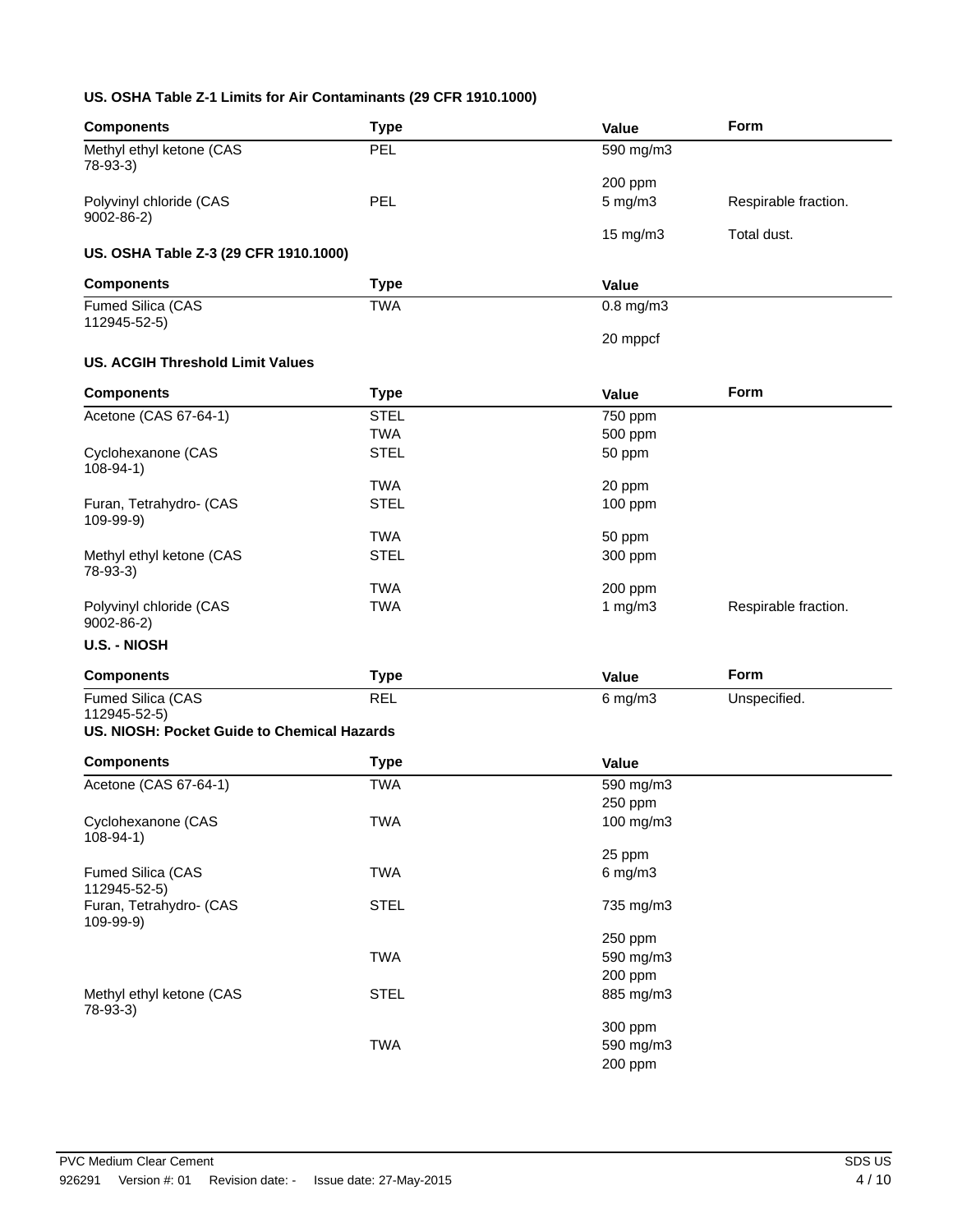## **Biological limit values ACGIH Biological Exposure Indices**

|          | <b>Components</b>                                                                | <b>Value</b>                                                  | <b>Determinant</b>                          | <b>Specimen</b>                   | <b>Sampling Time</b>                                                                                                                                                                                                                                                                                                                                                                          |
|----------|----------------------------------------------------------------------------------|---------------------------------------------------------------|---------------------------------------------|-----------------------------------|-----------------------------------------------------------------------------------------------------------------------------------------------------------------------------------------------------------------------------------------------------------------------------------------------------------------------------------------------------------------------------------------------|
|          | Acetone (CAS 67-64-1)                                                            | 50 mg/l                                                       | Acetone                                     | Urine                             |                                                                                                                                                                                                                                                                                                                                                                                               |
|          | Cyclohexanone (CAS<br>$108-94-1)$                                                | 80 mg/l                                                       | 1,2-Cyclohexan<br>ediol, with<br>hydrolysis | Urine                             |                                                                                                                                                                                                                                                                                                                                                                                               |
|          |                                                                                  | $8 \text{ mg/l}$                                              | Cyclohexanol,<br>with hydrolysis            | Urine                             | $\star$                                                                                                                                                                                                                                                                                                                                                                                       |
|          | Furan, Tetrahydro- (CAS<br>109-99-9)                                             | $2$ mg/l                                                      | Tetrahydrofura<br>n                         | Urine                             |                                                                                                                                                                                                                                                                                                                                                                                               |
|          | Methyl ethyl ketone (CAS<br>78-93-3)                                             | $2$ mg/l                                                      | <b>MEK</b>                                  | Urine                             | $\star$                                                                                                                                                                                                                                                                                                                                                                                       |
|          | * - For sampling details, please see the source document.                        |                                                               |                                             |                                   |                                                                                                                                                                                                                                                                                                                                                                                               |
|          | <b>Exposure guidelines</b>                                                       |                                                               |                                             |                                   |                                                                                                                                                                                                                                                                                                                                                                                               |
|          | US - California OELs: Skin designation                                           |                                                               |                                             |                                   |                                                                                                                                                                                                                                                                                                                                                                                               |
|          | Cyclohexanone (CAS 108-94-1)                                                     |                                                               |                                             | Can be absorbed through the skin. |                                                                                                                                                                                                                                                                                                                                                                                               |
|          | US - Minnesota Haz Subs: Skin designation applies                                |                                                               |                                             |                                   |                                                                                                                                                                                                                                                                                                                                                                                               |
|          | Cyclohexanone (CAS 108-94-1)                                                     |                                                               |                                             | Skin designation applies.         |                                                                                                                                                                                                                                                                                                                                                                                               |
|          | US - Tennessee OELs: Skin designation                                            |                                                               |                                             |                                   |                                                                                                                                                                                                                                                                                                                                                                                               |
|          | Cyclohexanone (CAS 108-94-1)                                                     |                                                               |                                             | Can be absorbed through the skin. |                                                                                                                                                                                                                                                                                                                                                                                               |
|          | US ACGIH Threshold Limit Values: Skin designation                                |                                                               |                                             |                                   |                                                                                                                                                                                                                                                                                                                                                                                               |
|          | Cyclohexanone (CAS 108-94-1)                                                     |                                                               |                                             | Can be absorbed through the skin. |                                                                                                                                                                                                                                                                                                                                                                                               |
|          | Furan, Tetrahydro- (CAS 109-99-9)<br>US. NIOSH: Pocket Guide to Chemical Hazards |                                                               |                                             | Can be absorbed through the skin. |                                                                                                                                                                                                                                                                                                                                                                                               |
|          | Cyclohexanone (CAS 108-94-1)                                                     |                                                               |                                             | Can be absorbed through the skin. |                                                                                                                                                                                                                                                                                                                                                                                               |
|          | Appropriate engineering                                                          |                                                               |                                             |                                   | Explosion-proof general and local exhaust ventilation. Good general ventilation (typically 10 air                                                                                                                                                                                                                                                                                             |
| controls |                                                                                  | shower must be available when handling this product.          |                                             |                                   | changes per hour) should be used. Ventilation rates should be matched to conditions. If<br>applicable, use process enclosures, local exhaust ventilation, or other engineering controls to<br>maintain airborne levels below recommended exposure limits. If exposure limits have not been<br>established, maintain airborne levels to an acceptable level. Eye wash facilities and emergency |
|          | Individual protection measures, such as personal protective equipment            |                                                               |                                             |                                   |                                                                                                                                                                                                                                                                                                                                                                                               |
|          | <b>Eye/face protection</b>                                                       | Wear safety glasses with side shields (or goggles).           |                                             |                                   |                                                                                                                                                                                                                                                                                                                                                                                               |
|          | <b>Skin protection</b>                                                           |                                                               |                                             |                                   |                                                                                                                                                                                                                                                                                                                                                                                               |
|          | <b>Hand protection</b>                                                           | Wear appropriate chemical resistant gloves.                   |                                             |                                   |                                                                                                                                                                                                                                                                                                                                                                                               |
|          | Other                                                                            | Wear appropriate chemical resistant clothing.                 |                                             |                                   |                                                                                                                                                                                                                                                                                                                                                                                               |
|          | <b>Respiratory protection</b>                                                    | been established), an approved respirator must be worn.       |                                             |                                   | If engineering controls do not maintain airborne concentrations below recommended exposure<br>limits (where applicable) or to an acceptable level (in countries where exposure limits have not                                                                                                                                                                                                |
|          | <b>Thermal hazards</b>                                                           | Wear appropriate thermal protective clothing, when necessary. |                                             |                                   |                                                                                                                                                                                                                                                                                                                                                                                               |
|          | <b>General hygiene</b><br>considerations                                         |                                                               |                                             |                                   | When using, do not eat, drink or smoke. Wash hands after handling and before eating.                                                                                                                                                                                                                                                                                                          |
|          | 9. Physical and chemical properties                                              |                                                               |                                             |                                   |                                                                                                                                                                                                                                                                                                                                                                                               |
|          | Appearance                                                                       |                                                               |                                             |                                   |                                                                                                                                                                                                                                                                                                                                                                                               |
|          | <b>Physical state</b>                                                            | Liquid.                                                       |                                             |                                   |                                                                                                                                                                                                                                                                                                                                                                                               |
|          | Form                                                                             | Translucent liquid.                                           |                                             |                                   |                                                                                                                                                                                                                                                                                                                                                                                               |
|          | Color                                                                            | Clear.                                                        |                                             |                                   |                                                                                                                                                                                                                                                                                                                                                                                               |
| Odor     |                                                                                  | Solvent.                                                      |                                             |                                   |                                                                                                                                                                                                                                                                                                                                                                                               |

**Evaporation rate** 5.5 - 8

**Initial boiling point and boiling**

**range**

**Flash point** 14.0 - 23.0 °F (-10.0 - -5.0 °C)

151 °F (66.11 °C)

**Odor threshold** Not available. **pH** Not available. **Melting point/freezing point** Not available.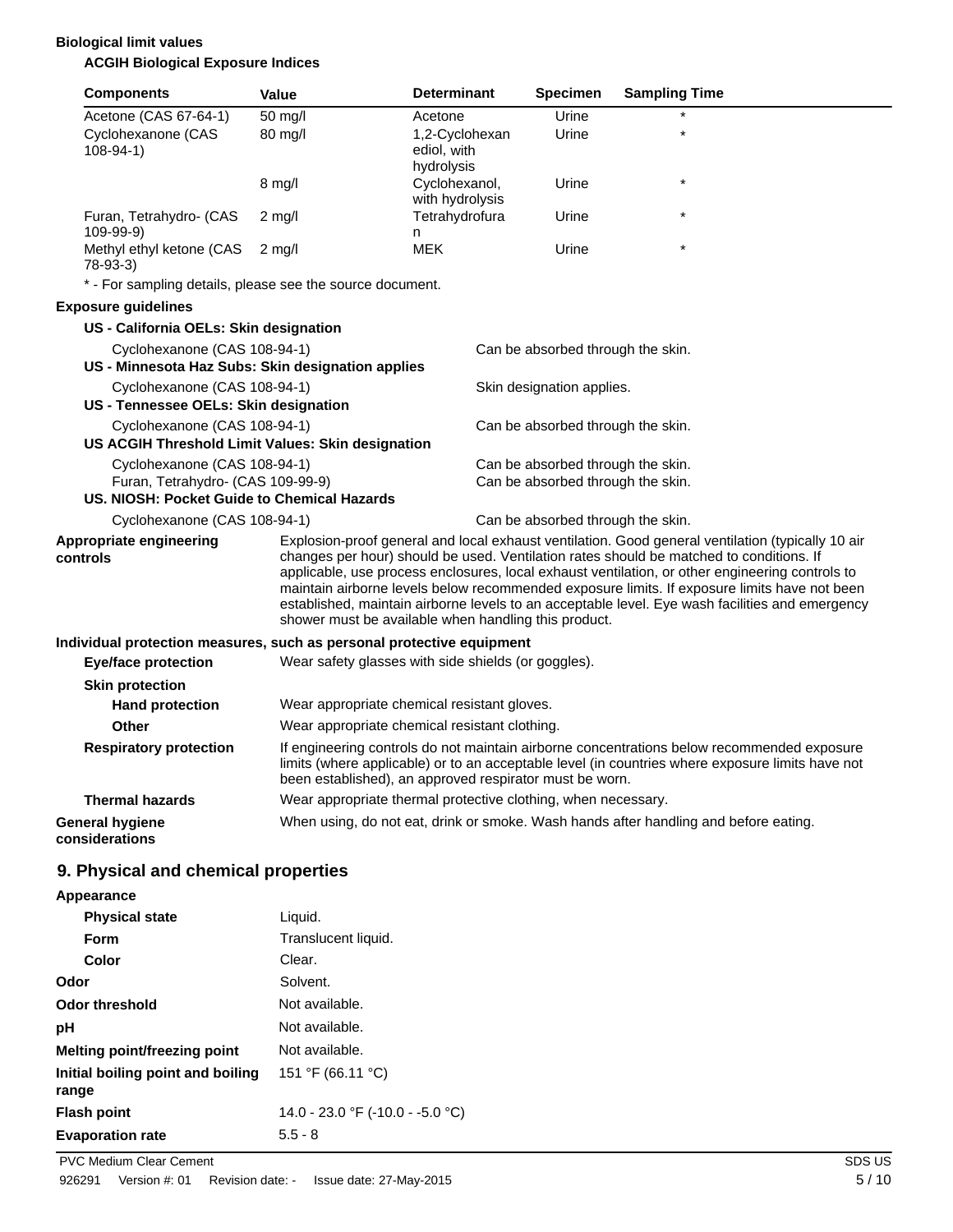| Flammability (solid, gas)                         | Not available.            |  |
|---------------------------------------------------|---------------------------|--|
| Upper/lower flammability or explosive limits      |                           |  |
| <b>Flammability limit - lower</b><br>$(\%)$       | 1.8                       |  |
| <b>Flammability limit - upper</b><br>$(\%)$       | 11.8                      |  |
| Explosive limit - lower (%)                       | Not available.            |  |
| Explosive limit - upper (%)                       | Not available.            |  |
| Vapor pressure                                    | 145 mm Hg @ 20 C          |  |
| Vapor density                                     | 2.5                       |  |
| <b>Relative density</b>                           | $0.93 + 0.02$             |  |
| Solubility(ies)                                   |                           |  |
| Solubility (water)                                | Negligible                |  |
| <b>Partition coefficient</b><br>(n-octanol/water) | Not available.            |  |
| <b>Auto-ignition temperature</b>                  | Not available.            |  |
| <b>Decomposition temperature</b>                  | Not available.            |  |
| <b>Viscosity</b>                                  | 1200 - 2500 cP            |  |
| <b>Viscosity temperature</b>                      | 77 °F (25 °C)             |  |
| <b>Other information</b>                          |                           |  |
| <b>Bulk density</b>                               | 7.7 lbs/gal               |  |
| VOC (Weight %)                                    | 484 g/l SCAQMD 1168/M316A |  |

# **10. Stability and reactivity**

| <b>Reactivity</b>                            | The product is stable and non-reactive under normal conditions of use, storage and transport.                                                     |
|----------------------------------------------|---------------------------------------------------------------------------------------------------------------------------------------------------|
| <b>Chemical stability</b>                    | Material is stable under normal conditions.                                                                                                       |
| <b>Possibility of hazardous</b><br>reactions | No dangerous reaction known under conditions of normal use.                                                                                       |
| <b>Conditions to avoid</b>                   | Avoid heat, sparks, open flames and other ignition sources. Avoid temperatures exceeding the<br>flash point. Contact with incompatible materials. |
| Incompatible materials                       | Acids. Strong oxidizing agents. Ammonia. Amines. Isocyanates. Caustics.                                                                           |
| <b>Hazardous decomposition</b><br>products   | No hazardous decomposition products are known.                                                                                                    |

# **11. Toxicological information**

### **Information on likely routes of exposure**

| <b>Inhalation</b>                                                                  | May be fatal if swallowed and enters airways. Vapors have a narcotic effect and may cause<br>headache, fatigue, dizziness and nausea. Prolonged inhalation may be harmful. May cause<br>irritation to the respiratory system. |
|------------------------------------------------------------------------------------|-------------------------------------------------------------------------------------------------------------------------------------------------------------------------------------------------------------------------------|
| <b>Skin contact</b>                                                                | Causes skin irritation.                                                                                                                                                                                                       |
| Eye contact                                                                        | Causes serious eye irritation.                                                                                                                                                                                                |
| Ingestion                                                                          | May be fatal if swallowed and enters airways. Harmful if swallowed.                                                                                                                                                           |
| Symptoms related to the<br>physical, chemical and<br>toxicological characteristics | Symptoms may include stinging, tearing, redness, swelling, and blurred vision. Skin irritation. May<br>cause redness and pain. Symptoms of overexposure may be headache, dizziness, tiredness,<br>nausea and vomiting.        |

#### **Information on toxicological effects**

| <b>Acute toxicity</b>        | May be fatal if swallowed and enters airways. Narcotic effects. May cause respiratory irritation. |                     |  |
|------------------------------|---------------------------------------------------------------------------------------------------|---------------------|--|
| <b>Components</b>            | <b>Species</b>                                                                                    | <b>Test Results</b> |  |
| Cyclohexanone (CAS 108-94-1) |                                                                                                   |                     |  |
| <b>Acute</b>                 |                                                                                                   |                     |  |
| Dermal                       |                                                                                                   |                     |  |
| LD50                         | Rabbit                                                                                            | 948 mg/kg           |  |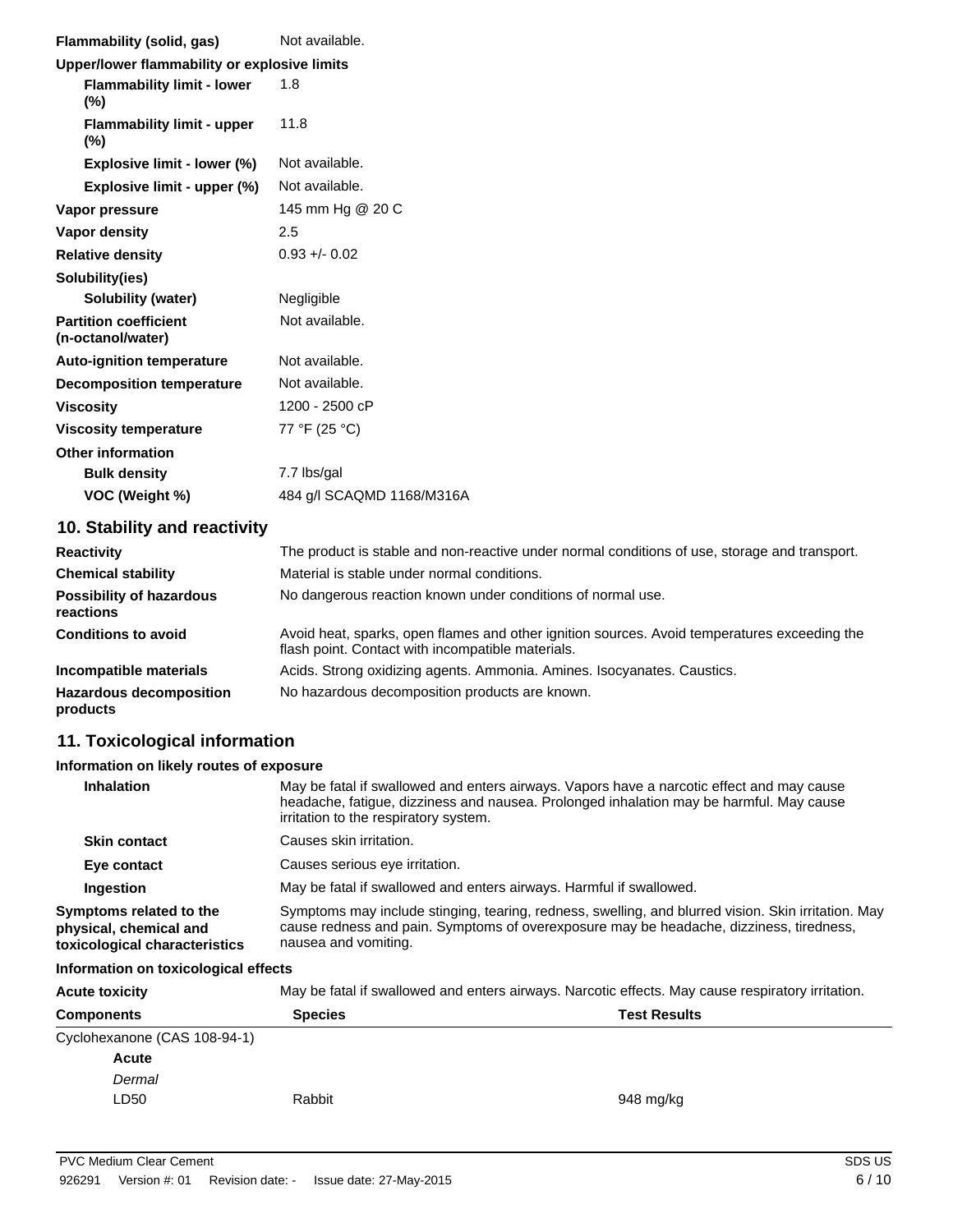| <b>Components</b>                                                                                    | <b>Species</b>     |                                                                                                                                                                                                                                                                                                                                                                                                                                                                                                                                                                                                                                                                                                                                                                                                                                                                                                                                                                                                                                                                                                                                                                                                                                                | <b>Test Results</b>                                                                                                                                                                                   |  |
|------------------------------------------------------------------------------------------------------|--------------------|------------------------------------------------------------------------------------------------------------------------------------------------------------------------------------------------------------------------------------------------------------------------------------------------------------------------------------------------------------------------------------------------------------------------------------------------------------------------------------------------------------------------------------------------------------------------------------------------------------------------------------------------------------------------------------------------------------------------------------------------------------------------------------------------------------------------------------------------------------------------------------------------------------------------------------------------------------------------------------------------------------------------------------------------------------------------------------------------------------------------------------------------------------------------------------------------------------------------------------------------|-------------------------------------------------------------------------------------------------------------------------------------------------------------------------------------------------------|--|
| Inhalation<br><b>LC50</b>                                                                            | Rat                |                                                                                                                                                                                                                                                                                                                                                                                                                                                                                                                                                                                                                                                                                                                                                                                                                                                                                                                                                                                                                                                                                                                                                                                                                                                | 8000 ppm, 4 hours                                                                                                                                                                                     |  |
|                                                                                                      |                    |                                                                                                                                                                                                                                                                                                                                                                                                                                                                                                                                                                                                                                                                                                                                                                                                                                                                                                                                                                                                                                                                                                                                                                                                                                                |                                                                                                                                                                                                       |  |
| Oral<br>LD50                                                                                         | Rat                |                                                                                                                                                                                                                                                                                                                                                                                                                                                                                                                                                                                                                                                                                                                                                                                                                                                                                                                                                                                                                                                                                                                                                                                                                                                | 1540 mg/kg                                                                                                                                                                                            |  |
|                                                                                                      |                    | * Estimates for product may be based on additional component data not shown.                                                                                                                                                                                                                                                                                                                                                                                                                                                                                                                                                                                                                                                                                                                                                                                                                                                                                                                                                                                                                                                                                                                                                                   |                                                                                                                                                                                                       |  |
| <b>Skin corrosion/irritation</b>                                                                     |                    | Causes skin irritation.                                                                                                                                                                                                                                                                                                                                                                                                                                                                                                                                                                                                                                                                                                                                                                                                                                                                                                                                                                                                                                                                                                                                                                                                                        |                                                                                                                                                                                                       |  |
| Serious eye damage/eye<br><i>irritation</i>                                                          |                    | Causes serious eye irritation.                                                                                                                                                                                                                                                                                                                                                                                                                                                                                                                                                                                                                                                                                                                                                                                                                                                                                                                                                                                                                                                                                                                                                                                                                 |                                                                                                                                                                                                       |  |
| Respiratory or skin sensitization                                                                    |                    |                                                                                                                                                                                                                                                                                                                                                                                                                                                                                                                                                                                                                                                                                                                                                                                                                                                                                                                                                                                                                                                                                                                                                                                                                                                |                                                                                                                                                                                                       |  |
| <b>Respiratory sensitization</b>                                                                     | Not available.     |                                                                                                                                                                                                                                                                                                                                                                                                                                                                                                                                                                                                                                                                                                                                                                                                                                                                                                                                                                                                                                                                                                                                                                                                                                                |                                                                                                                                                                                                       |  |
| <b>Skin sensitization</b>                                                                            |                    | This product is not expected to cause skin sensitization.                                                                                                                                                                                                                                                                                                                                                                                                                                                                                                                                                                                                                                                                                                                                                                                                                                                                                                                                                                                                                                                                                                                                                                                      |                                                                                                                                                                                                       |  |
| Germ cell mutagenicity                                                                               |                    | mutagenic or genotoxic.                                                                                                                                                                                                                                                                                                                                                                                                                                                                                                                                                                                                                                                                                                                                                                                                                                                                                                                                                                                                                                                                                                                                                                                                                        | No data available to indicate product or any components present at greater than 0.1% are                                                                                                              |  |
| Carcinogenicity                                                                                      |                    | Suspected of causing cancer. In 2012 USEPA Integrated Risk Information System (IRIS)<br>reviewed a two species inhalation lifetime study on THF conducted by NTP (1998). Male rats<br>developed renal tumors and female mice developed liver tumors while neither the female rats nor<br>the male mice showed similar results. Because the carcinogenic mechanisms could not be<br>identified clearly in either species for either tumor, the EPA determined that the male rat and<br>female mouse findings are relevant to the assessment of carcinogenic potential in humans.<br>Therefore, the IRIS review concludes that these data in aggregate indicate that there is<br>"suggestive evidence of carcinogenic potential" following exposure to THF by all routes of<br>exposure. This product contains polyvinyl chloride (PVC) that is not a fabricated product, and is<br>therefore, defined and regulated as a toxic and hazardous substance under 29 C.F.R. §<br>1910.1017 due to the presumed presence of residual vinyl chloride monomer. The concentrations<br>of residual vinyl chloride calculated to be contained in this product are well below the threshold for<br>classification in accordance with 29 C.F.R. § 1910.1200. |                                                                                                                                                                                                       |  |
| IARC Monographs. Overall Evaluation of Carcinogenicity                                               |                    |                                                                                                                                                                                                                                                                                                                                                                                                                                                                                                                                                                                                                                                                                                                                                                                                                                                                                                                                                                                                                                                                                                                                                                                                                                                |                                                                                                                                                                                                       |  |
| Cyclohexanone (CAS 108-94-1)<br>Fumed Silica (CAS 112945-52-5)<br>Polyvinyl chloride (CAS 9002-86-2) |                    | OSHA Specifically Regulated Substances (29 CFR 1910.1001-1050)                                                                                                                                                                                                                                                                                                                                                                                                                                                                                                                                                                                                                                                                                                                                                                                                                                                                                                                                                                                                                                                                                                                                                                                 | 3 Not classifiable as to carcinogenicity to humans.<br>3 Not classifiable as to carcinogenicity to humans.<br>3 Not classifiable as to carcinogenicity to humans.                                     |  |
| Polyvinyl chloride (CAS 9002-86-2)                                                                   |                    | Cancer                                                                                                                                                                                                                                                                                                                                                                                                                                                                                                                                                                                                                                                                                                                                                                                                                                                                                                                                                                                                                                                                                                                                                                                                                                         |                                                                                                                                                                                                       |  |
| <b>Reproductive toxicity</b>                                                                         |                    |                                                                                                                                                                                                                                                                                                                                                                                                                                                                                                                                                                                                                                                                                                                                                                                                                                                                                                                                                                                                                                                                                                                                                                                                                                                | This product is not expected to cause reproductive or developmental effects.                                                                                                                          |  |
| Specific target organ toxicity -<br>single exposure                                                  |                    | Respiratory tract irritation. Narcotic effects.                                                                                                                                                                                                                                                                                                                                                                                                                                                                                                                                                                                                                                                                                                                                                                                                                                                                                                                                                                                                                                                                                                                                                                                                |                                                                                                                                                                                                       |  |
| Specific target organ toxicity -<br>repeated exposure                                                | Not classified.    |                                                                                                                                                                                                                                                                                                                                                                                                                                                                                                                                                                                                                                                                                                                                                                                                                                                                                                                                                                                                                                                                                                                                                                                                                                                |                                                                                                                                                                                                       |  |
| <b>Aspiration hazard</b>                                                                             |                    | May be fatal if swallowed and enters airways.                                                                                                                                                                                                                                                                                                                                                                                                                                                                                                                                                                                                                                                                                                                                                                                                                                                                                                                                                                                                                                                                                                                                                                                                  |                                                                                                                                                                                                       |  |
| <b>Chronic effects</b>                                                                               |                    | Prolonged inhalation may be harmful.                                                                                                                                                                                                                                                                                                                                                                                                                                                                                                                                                                                                                                                                                                                                                                                                                                                                                                                                                                                                                                                                                                                                                                                                           |                                                                                                                                                                                                       |  |
| 12. Ecological information                                                                           |                    |                                                                                                                                                                                                                                                                                                                                                                                                                                                                                                                                                                                                                                                                                                                                                                                                                                                                                                                                                                                                                                                                                                                                                                                                                                                |                                                                                                                                                                                                       |  |
| <b>Ecotoxicity</b>                                                                                   |                    |                                                                                                                                                                                                                                                                                                                                                                                                                                                                                                                                                                                                                                                                                                                                                                                                                                                                                                                                                                                                                                                                                                                                                                                                                                                | The product is not classified as environmentally hazardous. However, this does not exclude the<br>possibility that large or frequent spills can have a harmful or damaging effect on the environment. |  |
| <b>Components</b>                                                                                    |                    | <b>Species</b>                                                                                                                                                                                                                                                                                                                                                                                                                                                                                                                                                                                                                                                                                                                                                                                                                                                                                                                                                                                                                                                                                                                                                                                                                                 | <b>Test Results</b>                                                                                                                                                                                   |  |
| Cyclohexanone (CAS 108-94-1)                                                                         |                    |                                                                                                                                                                                                                                                                                                                                                                                                                                                                                                                                                                                                                                                                                                                                                                                                                                                                                                                                                                                                                                                                                                                                                                                                                                                |                                                                                                                                                                                                       |  |
| <b>Aquatic</b>                                                                                       |                    |                                                                                                                                                                                                                                                                                                                                                                                                                                                                                                                                                                                                                                                                                                                                                                                                                                                                                                                                                                                                                                                                                                                                                                                                                                                |                                                                                                                                                                                                       |  |
| Fish                                                                                                 | <b>LC50</b>        |                                                                                                                                                                                                                                                                                                                                                                                                                                                                                                                                                                                                                                                                                                                                                                                                                                                                                                                                                                                                                                                                                                                                                                                                                                                | Fathead minnow (Pimephales promelas) 481 - 578 mg/l, 96 hours                                                                                                                                         |  |
|                                                                                                      |                    | * Estimates for product may be based on additional component data not shown.                                                                                                                                                                                                                                                                                                                                                                                                                                                                                                                                                                                                                                                                                                                                                                                                                                                                                                                                                                                                                                                                                                                                                                   |                                                                                                                                                                                                       |  |
| Persistence and degradability                                                                        |                    | No data is available on the degradability of this product.                                                                                                                                                                                                                                                                                                                                                                                                                                                                                                                                                                                                                                                                                                                                                                                                                                                                                                                                                                                                                                                                                                                                                                                     |                                                                                                                                                                                                       |  |
| <b>Bioaccumulative potential</b>                                                                     | No data available. |                                                                                                                                                                                                                                                                                                                                                                                                                                                                                                                                                                                                                                                                                                                                                                                                                                                                                                                                                                                                                                                                                                                                                                                                                                                |                                                                                                                                                                                                       |  |
| Partition coefficient n-octanol / water (log Kow)                                                    |                    |                                                                                                                                                                                                                                                                                                                                                                                                                                                                                                                                                                                                                                                                                                                                                                                                                                                                                                                                                                                                                                                                                                                                                                                                                                                |                                                                                                                                                                                                       |  |
| Acetone (CAS 67-64-1)                                                                                |                    | -0.24                                                                                                                                                                                                                                                                                                                                                                                                                                                                                                                                                                                                                                                                                                                                                                                                                                                                                                                                                                                                                                                                                                                                                                                                                                          |                                                                                                                                                                                                       |  |
| Cyclohexanone (CAS 108-94-1)                                                                         |                    | 0.81                                                                                                                                                                                                                                                                                                                                                                                                                                                                                                                                                                                                                                                                                                                                                                                                                                                                                                                                                                                                                                                                                                                                                                                                                                           |                                                                                                                                                                                                       |  |
| Furan, Tetrahydro- (CAS 109-99-9)<br>Methyl ethyl ketone (CAS 78-93-3)                               |                    | 0.46<br>0.29                                                                                                                                                                                                                                                                                                                                                                                                                                                                                                                                                                                                                                                                                                                                                                                                                                                                                                                                                                                                                                                                                                                                                                                                                                   |                                                                                                                                                                                                       |  |
| <b>PVC Medium Clear Cement</b>                                                                       |                    |                                                                                                                                                                                                                                                                                                                                                                                                                                                                                                                                                                                                                                                                                                                                                                                                                                                                                                                                                                                                                                                                                                                                                                                                                                                | SDS US                                                                                                                                                                                                |  |
|                                                                                                      |                    |                                                                                                                                                                                                                                                                                                                                                                                                                                                                                                                                                                                                                                                                                                                                                                                                                                                                                                                                                                                                                                                                                                                                                                                                                                                |                                                                                                                                                                                                       |  |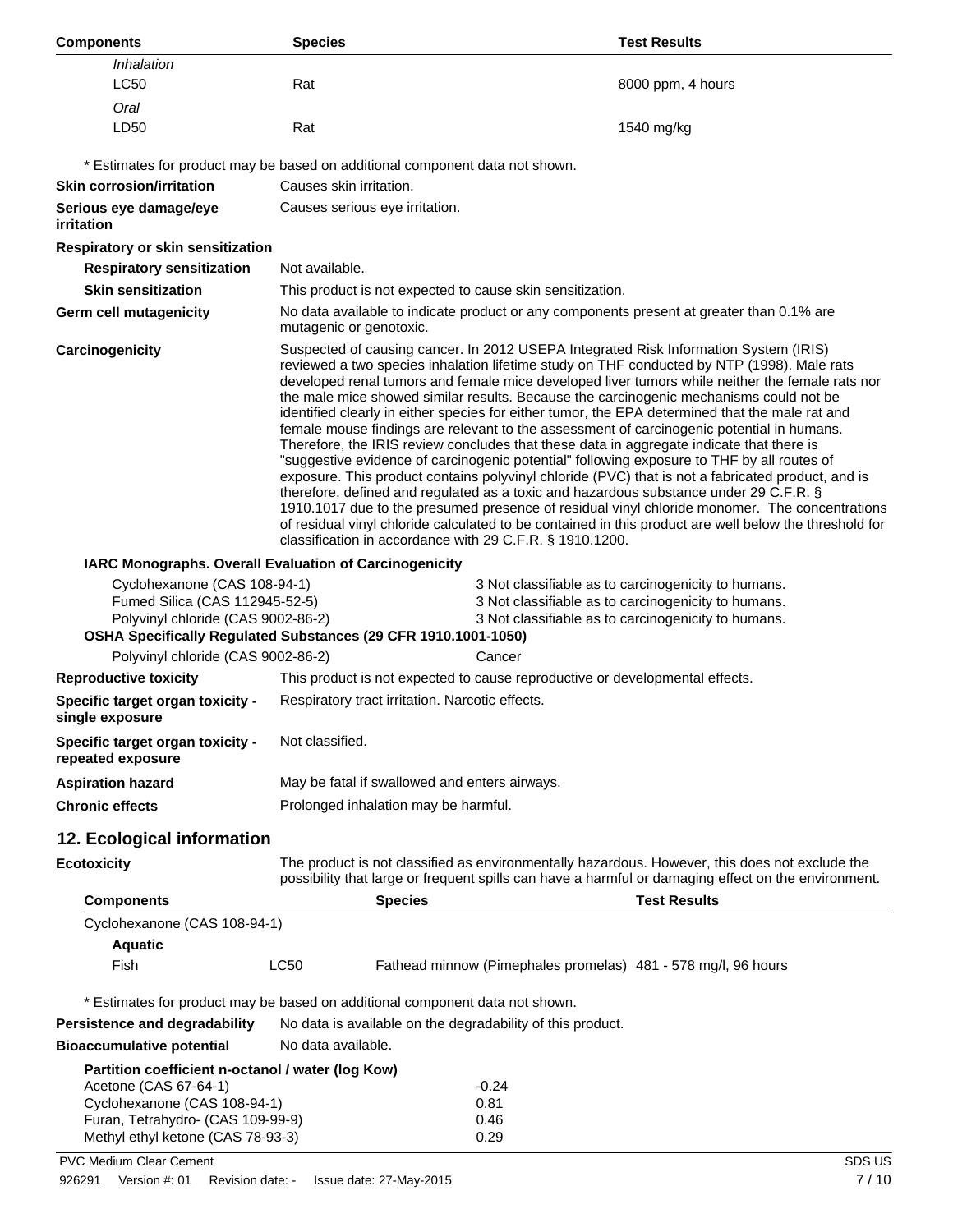| <b>Mobility in soil</b> | No data available.                                                                                                                                                                         |
|-------------------------|--------------------------------------------------------------------------------------------------------------------------------------------------------------------------------------------|
| Other adverse effects   | No other adverse environmental effects (e.g. ozone depletion, photochemical ozone creation<br>potential, endocrine disruption, global warming potential) are expected from this component. |

# **13. Disposal considerations**

| <b>Disposal instructions</b>             | Collect and reclaim or dispose in sealed containers at licensed waste disposal site. This material<br>and its container must be disposed of as hazardous waste. Do not allow this material to drain into<br>sewers/water supplies. Do not contaminate ponds, waterways or ditches with chemical or used<br>container. Dispose of contents/container in accordance with local/regional/national/international<br>regulations. |  |
|------------------------------------------|------------------------------------------------------------------------------------------------------------------------------------------------------------------------------------------------------------------------------------------------------------------------------------------------------------------------------------------------------------------------------------------------------------------------------|--|
| Local disposal regulations               | Dispose in accordance with all applicable regulations.                                                                                                                                                                                                                                                                                                                                                                       |  |
| Hazardous waste code                     | The waste code should be assigned in discussion between the user, the producer and the waste<br>disposal company.                                                                                                                                                                                                                                                                                                            |  |
| Waste from residues / unused<br>products | Dispose of in accordance with local regulations. Empty containers or liners may retain some<br>product residues. This material and its container must be disposed of in a safe manner (see:<br>Disposal instructions).                                                                                                                                                                                                       |  |
| Contaminated packaging                   | Empty containers should be taken to an approved waste handling site for recycling or disposal.<br>Since emptied containers may retain product residue, follow label warnings even after container is<br>emptied.                                                                                                                                                                                                             |  |

# **14. Transport information**

| DOT                                                                            |                                                                                                      |
|--------------------------------------------------------------------------------|------------------------------------------------------------------------------------------------------|
| UN number                                                                      | UN1133                                                                                               |
| UN proper shipping name                                                        | Adhesives                                                                                            |
| <b>Transport hazard class(es)</b>                                              |                                                                                                      |
| <b>Class</b>                                                                   | 3                                                                                                    |
| <b>Subsidiary risk</b>                                                         |                                                                                                      |
| Label(s)                                                                       | 3                                                                                                    |
| <b>Packing group</b>                                                           | $\mathbf{H}$                                                                                         |
|                                                                                | Special precautions for user Read safety instructions, SDS and emergency procedures before handling. |
| <b>Special provisions</b>                                                      | T11, TP1, TP8, TP27                                                                                  |
| <b>Packaging exceptions</b>                                                    | 150                                                                                                  |
| Packaging non bulk                                                             | 201                                                                                                  |
| Packaging bulk                                                                 | 243                                                                                                  |
| <b>IATA</b>                                                                    |                                                                                                      |
| <b>UN number</b>                                                               | UN1133                                                                                               |
| UN proper shipping name                                                        | Adhesives                                                                                            |
| <b>Transport hazard class(es)</b>                                              |                                                                                                      |
| <b>Class</b>                                                                   | 3                                                                                                    |
| <b>Subsidiary risk</b>                                                         | ÷,                                                                                                   |
| <b>Packing group</b>                                                           | $\mathbf{H}$                                                                                         |
| <b>Environmental hazards</b>                                                   | No.                                                                                                  |
| <b>ERG Code</b>                                                                | 31                                                                                                   |
|                                                                                | Special precautions for user Read safety instructions, SDS and emergency procedures before handling. |
| <b>IMDG</b>                                                                    |                                                                                                      |
| <b>UN number</b>                                                               | <b>UN1133</b>                                                                                        |
| UN proper shipping name                                                        | <b>ADHESIVES</b>                                                                                     |
| <b>Transport hazard class(es)</b>                                              |                                                                                                      |
| <b>Class</b>                                                                   | 3                                                                                                    |
| <b>Subsidiary risk</b>                                                         | ä,                                                                                                   |
| <b>Packing group</b>                                                           | $\mathbf{H}$                                                                                         |
| <b>Environmental hazards</b>                                                   |                                                                                                      |
| <b>Marine pollutant</b>                                                        | No.                                                                                                  |
| EmS                                                                            | F-E, S-D                                                                                             |
|                                                                                | Special precautions for user Read safety instructions, SDS and emergency procedures before handling. |
| Transport in bulk according to<br>Annex II of MARPOL 73/78 and<br>the IBC Code | Not available.                                                                                       |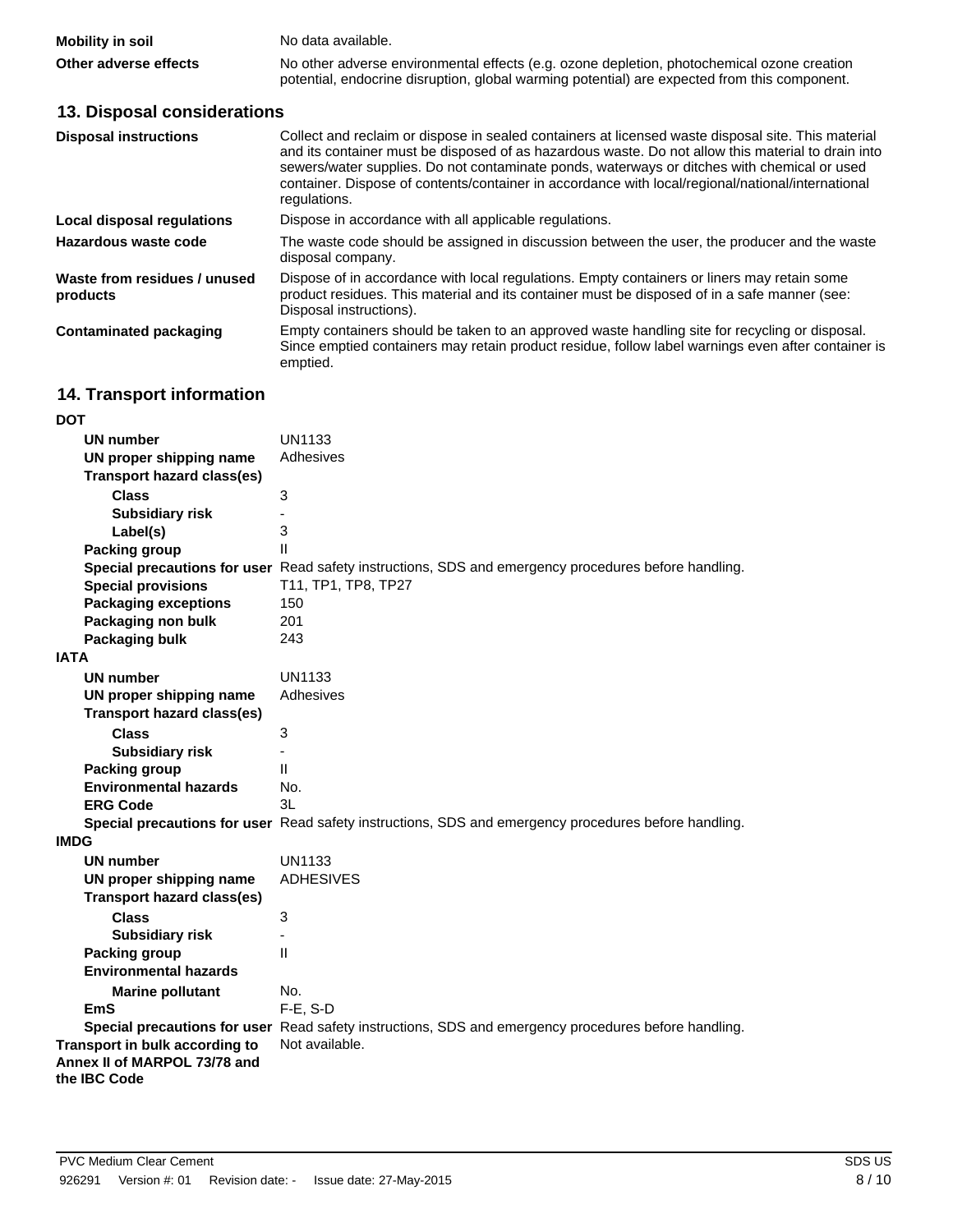## **15. Regulatory information**

| 15. Regulatory information                                          |                                                                                        |                                                                                                             |
|---------------------------------------------------------------------|----------------------------------------------------------------------------------------|-------------------------------------------------------------------------------------------------------------|
| <b>US federal regulations</b>                                       | Standard, 29 CFR 1910.1200.<br>All components are on the U.S. EPA TSCA Inventory List. | This product is a "Hazardous Chemical" as defined by the OSHA Hazard Communication                          |
|                                                                     | TSCA Section 12(b) Export Notification (40 CFR 707, Subpt. D)                          |                                                                                                             |
| Not regulated.                                                      |                                                                                        |                                                                                                             |
|                                                                     | OSHA Specifically Regulated Substances (29 CFR 1910.1001-1050)                         |                                                                                                             |
| Polyvinyl chloride (CAS 9002-86-2)                                  |                                                                                        | Cancer                                                                                                      |
|                                                                     |                                                                                        | Central nervous system<br>Liver                                                                             |
|                                                                     |                                                                                        | <b>Blood</b>                                                                                                |
|                                                                     |                                                                                        | Flammability                                                                                                |
| <b>CERCLA Hazardous Substance List (40 CFR 302.4)</b>               |                                                                                        |                                                                                                             |
| Acetone (CAS 67-64-1)                                               |                                                                                        | <b>LISTED</b><br><b>LISTED</b>                                                                              |
| Cyclohexanone (CAS 108-94-1)<br>Furan, Tetrahydro- (CAS 109-99-9)   |                                                                                        | <b>LISTED</b>                                                                                               |
| Methyl ethyl ketone (CAS 78-93-3)                                   |                                                                                        | <b>LISTED</b>                                                                                               |
| Superfund Amendments and Reauthorization Act of 1986 (SARA)         |                                                                                        |                                                                                                             |
| <b>Hazard categories</b>                                            | Immediate Hazard - Yes                                                                 |                                                                                                             |
|                                                                     | Delayed Hazard - No<br>Fire Hazard - Yes                                               |                                                                                                             |
|                                                                     | Pressure Hazard - No                                                                   |                                                                                                             |
|                                                                     | Reactivity Hazard - No                                                                 |                                                                                                             |
| SARA 302 Extremely hazardous substance                              |                                                                                        |                                                                                                             |
| Not listed.                                                         |                                                                                        |                                                                                                             |
| SARA 311/312 Hazardous<br>chemical                                  | No                                                                                     |                                                                                                             |
| SARA 313 (TRI reporting)<br>Not regulated.                          |                                                                                        |                                                                                                             |
| Other federal regulations                                           |                                                                                        |                                                                                                             |
|                                                                     | Clean Air Act (CAA) Section 112 Hazardous Air Pollutants (HAPs) List                   |                                                                                                             |
| Not regulated.                                                      |                                                                                        |                                                                                                             |
|                                                                     | Clean Air Act (CAA) Section 112(r) Accidental Release Prevention (40 CFR 68.130)       |                                                                                                             |
| Not regulated.                                                      |                                                                                        |                                                                                                             |
| <b>Safe Drinking Water Act</b><br>(SDWA)                            | Not regulated.                                                                         |                                                                                                             |
| <b>Chemical Code Number</b>                                         |                                                                                        | Drug Enforcement Administration (DEA). List 2, Essential Chemicals (21 CFR 1310.02(b) and 1310.04(f)(2) and |
| Acetone (CAS 67-64-1)                                               |                                                                                        | 6532                                                                                                        |
| Methyl ethyl ketone (CAS 78-93-3)                                   |                                                                                        | 6714<br>Drug Enforcement Administration (DEA). List 1 & 2 Exempt Chemical Mixtures (21 CFR 1310.12(c))      |
| Acetone (CAS 67-64-1)                                               |                                                                                        | 35 %WV                                                                                                      |
| Methyl ethyl ketone (CAS 78-93-3)                                   |                                                                                        | 35 %WV                                                                                                      |
|                                                                     | <b>DEA Exempt Chemical Mixtures Code Number</b>                                        |                                                                                                             |
| Acetone (CAS 67-64-1)<br>Methyl ethyl ketone (CAS 78-93-3)          |                                                                                        | 6532<br>6714                                                                                                |
| <b>US state regulations</b>                                         |                                                                                        |                                                                                                             |
| US. Massachusetts RTK - Substance List                              |                                                                                        |                                                                                                             |
| Acetone (CAS 67-64-1)                                               |                                                                                        |                                                                                                             |
| Cyclohexanone (CAS 108-94-1)                                        |                                                                                        |                                                                                                             |
| Fumed Silica (CAS 112945-52-5)<br>Furan, Tetrahydro- (CAS 109-99-9) |                                                                                        |                                                                                                             |
| Methyl ethyl ketone (CAS 78-93-3)                                   |                                                                                        |                                                                                                             |
|                                                                     | US. New Jersey Worker and Community Right-to-Know Act                                  |                                                                                                             |
| Acetone (CAS 67-64-1)<br>Cyclohexanone (CAS 108-94-1)               |                                                                                        |                                                                                                             |

Cyclohexanone (CAS 108-94-1) Furan, Tetrahydro- (CAS 109-99-9) Methyl ethyl ketone (CAS 78-93-3)